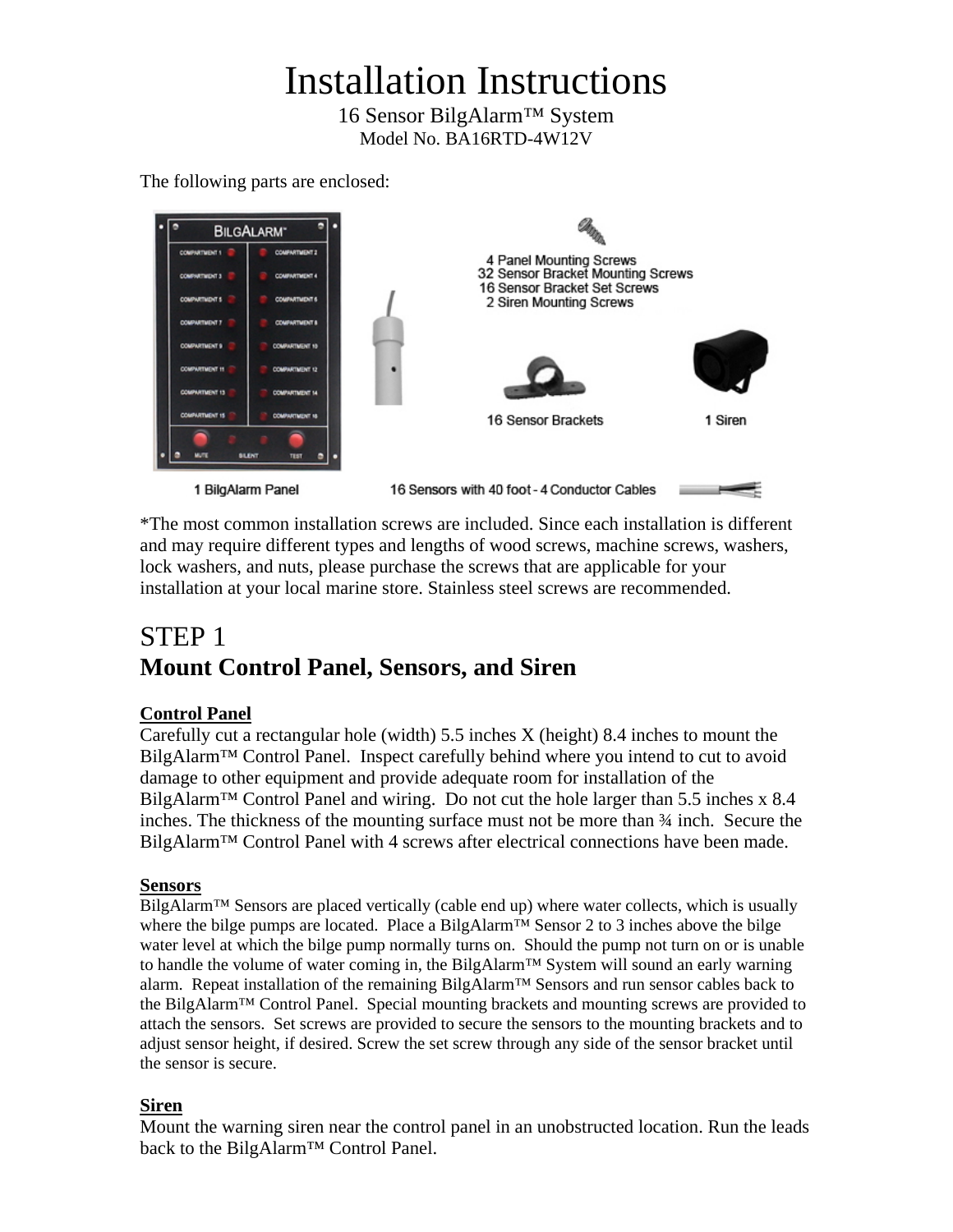### STEP 2 **Wire Sensors, Siren to the Control Panel**  *Model BA16RTD-4W12V*

R1 R2 R3 R4 R5 R6 R7 R8 R9 R10 R11 R12 R13 R14 R15 R16 R17 R18 R19 R20  $\mathbb{O}[\mathbb{O}[\mathbb{O}$  $\mathbb{O}$  $\mathbb{O}$  $| \mathbb{D} | \mathbb{D} |$  $\mathbb{O}$  $\mathbb{O}[\mathbb{O}[\mathbb{O}[\mathbb{O}[\mathbb{O}[\mathbb{O}$  $\mathbb{O}$  $\mathbb{D}$ | $\mathbb{D}$  $\mathbb{O}$  $\mathbb{D}$  $\mathbb{O}$  $\mathbb{D}$ Remote Control Panel (Optional)  $\ominus$  $\ominus$ Black Black 21  $11$  $\ominus$  $\ominus$ Red Red  $12$ 22 Sensor<sub>2</sub> Sensor 1  $\ominus$  $\ominus$ White 23 White  $13$  $\ominus$ Green Green  $\ominus$ 24  $14$  $\ominus$ Black Black  $\ominus$  $31$  $41$  $\ominus$  $\ominus$ 42 Red Red 32 Sensor 4 Sensor 3  $\ominus$  $\ominus$ White 33 43 White  $\ominus$  $\ominus$ 44 Green Green 34  $\ominus$  $\ominus$ Black **Black** 51 61  $\ominus$  $\ominus$ 62 Red Red 52 Sensor 5 Sensor 6  $\ominus$  $\ominus$ White 53 63 White  $\ominus$  $\ominus$ Green 54 64 Green  $\ominus$ Black Black  $\ominus$  $71$ 81  $\ominus$  $\ominus$ Red Red 72 82 Sensor 8 Sensor 7  $\ominus$  $\ominus$ 83 White White 73  $\ominus$  $\ominus$ Green 74 84 Green  $\ominus$ Black  $\ominus$ 101 **Black** 91  $\ominus$ Red  $\ominus$ 102 Red 92 Sensor 10 Sensor 9  $\ominus$ White  $\ominus$ 103 White 93  $104$ ⊜ Green Green  $\ominus$ 94  $\ominus$  $\ominus$ 121 Black Black 111  $\ominus$  $\ominus$ Red Red 112 122 Sensor 12 Sensor 11  $\ominus$ White  $\ominus$ White 113 123  $\ominus$  $\ominus$ Green 114 124 Green  $\ominus$  $\ominus$ Black Black 131 141  $\ominus$  $\ominus$ 142 Red Red 132 Sensor 14 Sensor 13  $\ominus$  $\ominus$ White 133 143 White  $\ominus$  $\ominus$ 144 Green Green 134  $\ominus$  $\ominus$ Black Black 151 161  $\ominus$ Red  $\ominus$ 162 Red 152 Sensor 15 Sensor 16  $\ominus$  $\ominus$ White 153 163 White  $\ominus$  $\ominus$ Green 154 164 Green  $\ominus$ Red  $\ominus$  $\ddot{}$ Red  $\ddot{+}$ Siren B Siren A  $\ominus$ Black  $\ominus$ **Black**  $\overline{\phantom{0}}$ ٠ € Pos  $\ddot{}$ Pos  $\ominus$  $\ddot{}$ Warning: Connect power to Power Power EITHER set of terminals. 12 VDC 12 VDC  $\ominus$ ⊜ Neg Neg  $\overline{a}$ NOT both sets.

**Sensors**

Attach the four leads of each sensor to the appropriate sensor terminal strip. The terminals are marked for each sensor. See wiring diagram to the left. Be sure to put the proper color wire in the proper terminal strip hole. Tighten securely, but do not over tighten.

#### **Siren**

Attach the two leads of the siren to either pair of control panel terminals, paying attention to polarity. See wiring diagram above. A strobe or a second siren may be connected to the unused terminals. Be sure to connect the red and black wires correctly. Tighten securely, but do not over tighten.

Note: Additional sirens and an optional strobe light can also be added as long as the total load does not exceed the BilgAlarm™ two ampere **(2 AMP)** rated output.

Only one power source is required. See installation instructions (step 3) for details before connecting to second power source.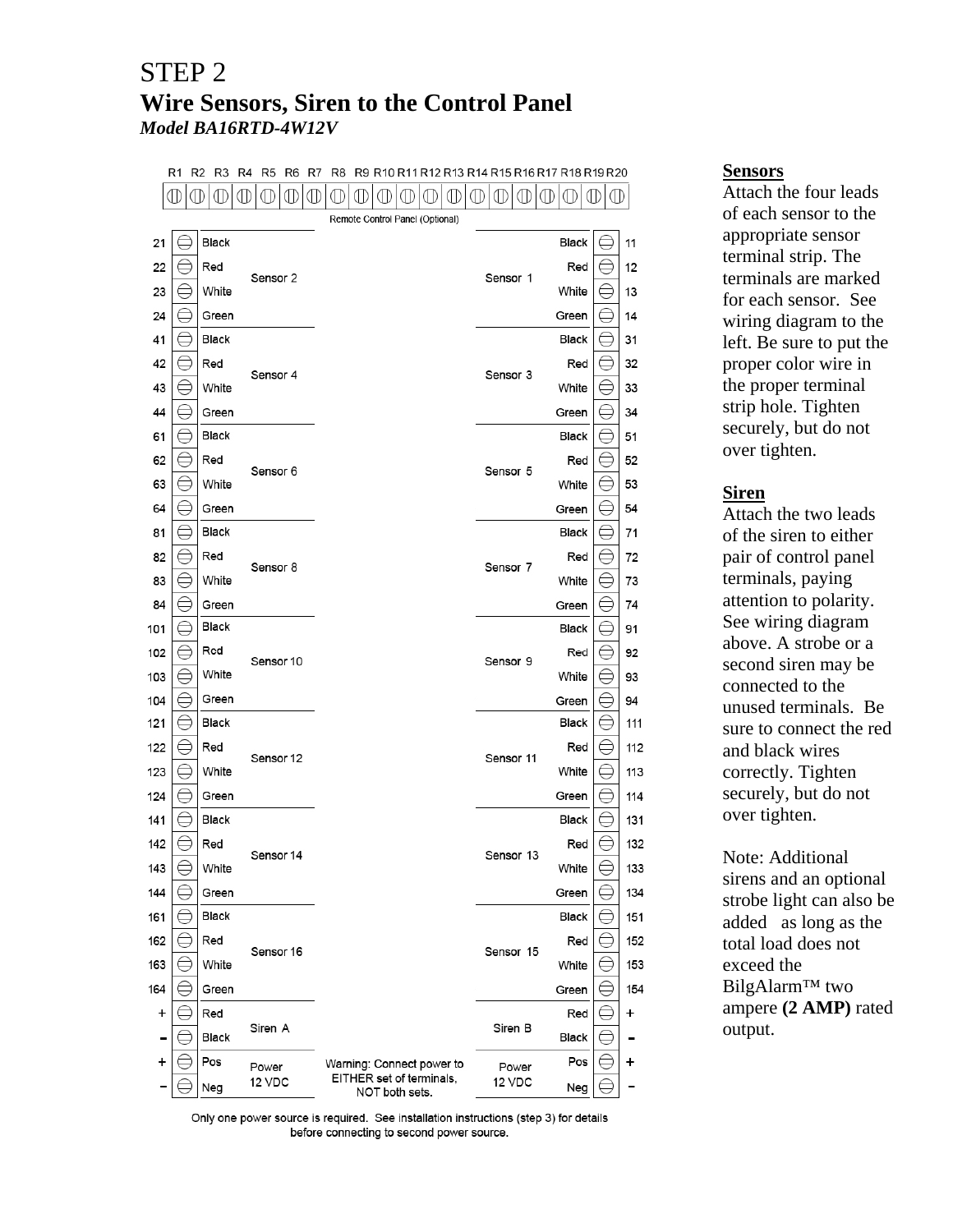### **Strobe Light (Optional)**

Attach the two leads of the strobe light to the control panel paying attention to polarity. Connect the negative lead (black) to R10 and the positive lead (red) to R12 on the Remote Control Panel terminal strip.

Note: The strobe light will continue to flash even when the system is muted as long as there is an alarm condition present in the bilge. If you would prefer the strobe light to stop flashing when the system is muted connect the strobe light to the siren output instead.

### **Remote Control Panel (Optional)**

Your system comes pre-wired for an optional BilgAlarm™ Remote Control Panel. This full featured remote control panel is typically installed in the master stateroom or captain's quarters and has its own audible device, usually a beeper or second siren.

# STEP 3 **Connecting Power to the Control Panel & Testing System**

### **Attach power leads (12VDC)**

Attach the power leads to either pair of control panel terminals, paying attention to polarity. See wiring diagram above. For redundancy and maximum reliability, a second power source may be connected to the unused power terminals. **WARNING:** If the two power sources have a common ground (negatives connected together), only one control panel negative power terminal should be connected.

### **Test your system**

Test your system now by pressing and holding the test button and then pressing the mute button. To reset the mute condition, just release the test button and the alarm is reset. You can also test your system by putting a cup of water under the sensor or just placing a wet rag across the sensor electrodes.

### **To test silently**

Press and hold the **Mute** button before depressing the **Test** button. The only sound will be a brief "chirp."

**This completes the installation of your new BilgAlarm™ Early Warning System.** 

### **To the Installer:**

Below is some additional information you may find useful:

### **Sensors**

Each sensor comes with a 40 foot cable. You may shorten it. If you would prefer a longer length, please contact our office. For reliability and longevity of the system, please don't make splices in the sensor cables, especially within the bilge area.